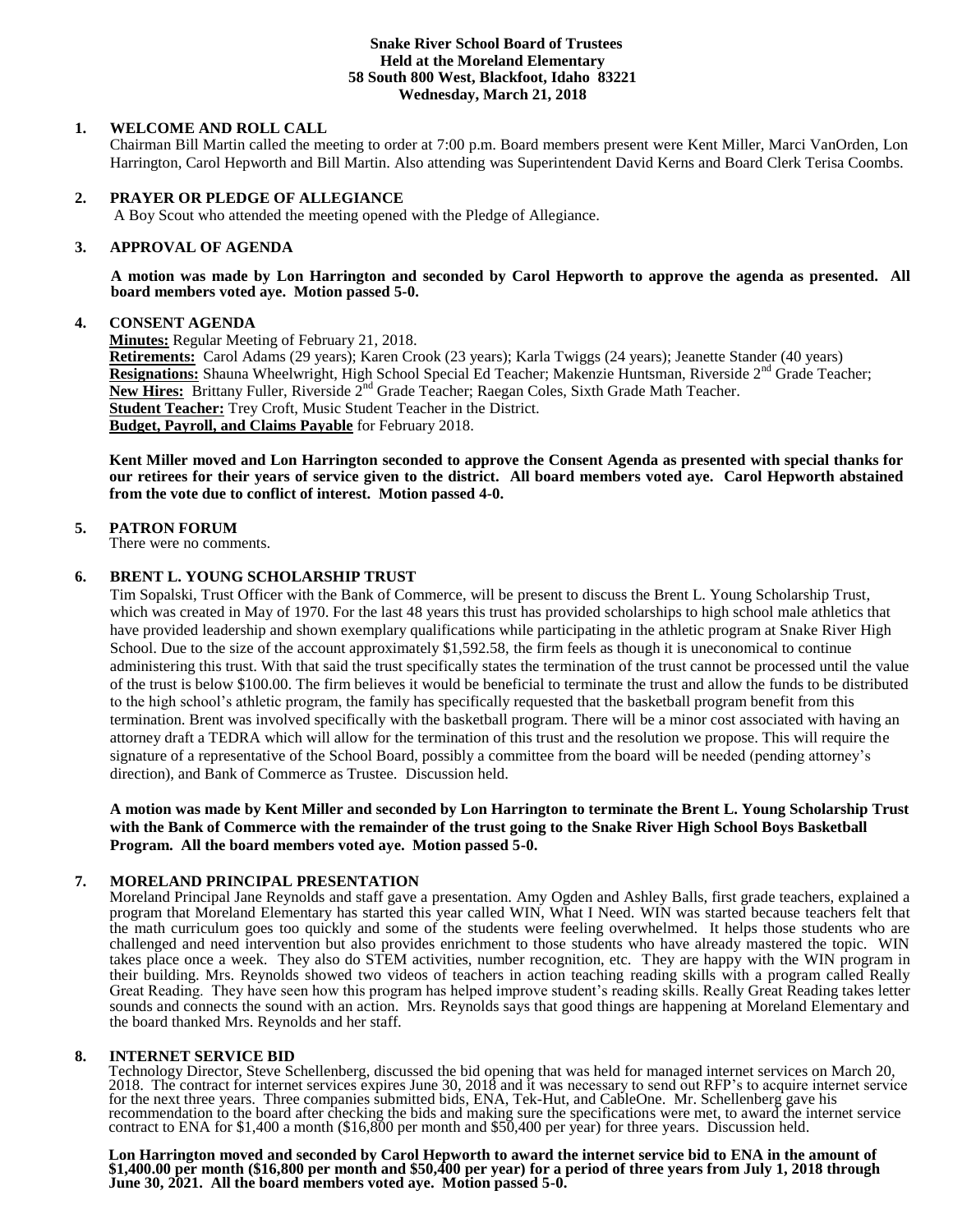**Snake River Board of Trustees Minutes March 21, 2018 (2)**

## **9. PLANT FACILITIES LEVY CANVASS**

On March 20, 2018, the county election office presented the official canvas of the district's Supplemental Levy Election held March 13, 2018, to the Bingham County Commissioners (who act as a Board of Canvassers of Election). The commissioners approved the canvas as presented. The board thanked all of those who worked so diligently to help get the word out including the Plant Facility Committee, the Snake River Education Foundation, and the Morning News. They also thanked the community who voted to pass the levy.

#### **It was moved by Carol Hepworth and seconded by Lon Harrington to accept the official Bingham County Commissioners' canvass of March 20, 2018 regarding the district's Plant Facilities Levy Election held March 13, 2018. All the board members voted aye. Motion passed 5-0.**

#### **10. EMERGENCY CLOSURE**

On February 26, 2018, an emergency closure of all the schools in the district was called because of adverse weather conditions. A Certificate of Closure was sent to the state. A makeup day is not needed.

#### **A motion was made by Lon Harrington and seconded by Marci VanOrden to approve the Emergency Closure of all the Snake River District #52 schools on February 26, 2018 because of adverse weather conditions. All the board members voted aye. Motion passed 5-0.**

#### **11. DECLARE AREAS OF NEED EXIST**

The district has hired teachers who did not have appropriate endorsement requirements met. Every effort was made to advertise and interview for candidates to fill these positions.

- a. **High School Assistant Principal:** The district is in need of having a full-time assistant principal at the high school Rich Dunn is continuing the process to complete his education in Administration. The board needs to approve the request for an alternative authorization for Rich Dunn, who should receive his credential within this next year.
- **b. High School Art Teacher:** Tim Goodworth was hired two years ago as an art teacher at the high school under an alternate authorization and began taking education classes at ISU. The board needs to approve the request for a renewal of the alternate authorization to allow him to continue teaching while he is finishing his classes.
- **c. Sixth Grade Math Teacher:** The district hired Raegan Coles as a Sixth Grade Math Teacher. She is in the process of completing her education degree but has her student teaching to complete. The board needs to approve the request for an alternate authorization for student teacher Raegan Coles, who should receive a clear credential in January 2019.

**Kent Miller moved and Lon Harrington seconded to declare that an area of need exists for a full-time high school assistant principal and to approve the request for a renewal of an alternative authorization for Richard Dunn, who should receive a clear credential within the year. All the board members present voted aye. Motion passed 5-0.**

**Carol Hepworth moved and Kent Miller seconded to declare that an area of need exists for a high school Art Teacher and approve the request for a renewal of an Alternative Authorization for Tim Goodworth. All the board members present voted aye. Motion passed 5-0.**

**Marci VanOrden moved and Carol Hepworth seconded to declare that an area of need exists to hire a Sixth Grade Math Teacher and approve the request for an alternative Authorization for Raegan Coles who should receive a clear credential in January 2019. All the board members present voted aye. Motion passed 5-0.**

## **12. UPCOMING EVENTS**

- **a. March 22, Kindergarten Registration**
- **b. March 22, Senior Project Open House from 5 p.m. to 8 p.m.**
- **c. March 23, Teacher Inservice**
- **d. March 28-April 1, Spring Break**
- **e. April 18, Next Board Meeting at the High School**
- **f. April 23-24, Law Conference will be April 23-24, 2018 in Boise**

#### **13. POLICY READINGS FIRST READINGS:**

**Policy 6130, "Military Compact Waiver"** This policy is new and it is required by law to have a military compact waiver. Discussion held. No further changes made.

**Policy 6444, "Homebound Student Services"** This policy is updated with new Idaho Code references and clarification on the days a student needs to be absent. Discussion held about the procedure and forms. No further changes made.

**Policy 8495, "School Wellness."** This policy is updated after the Lunch Service Audit. On page 2, at the bottom of the page, some requirements were removed. No further changes.

**A motion was made by Lon Harrington and seconded by Marci VanOrden to approve the first readings of Policy 6130, "Military Compact Waiver," Policy 6444, "Homebound Student Services," and Policy 8495, "School Wellness."All board members voted aye. Motion passed 5-0.**